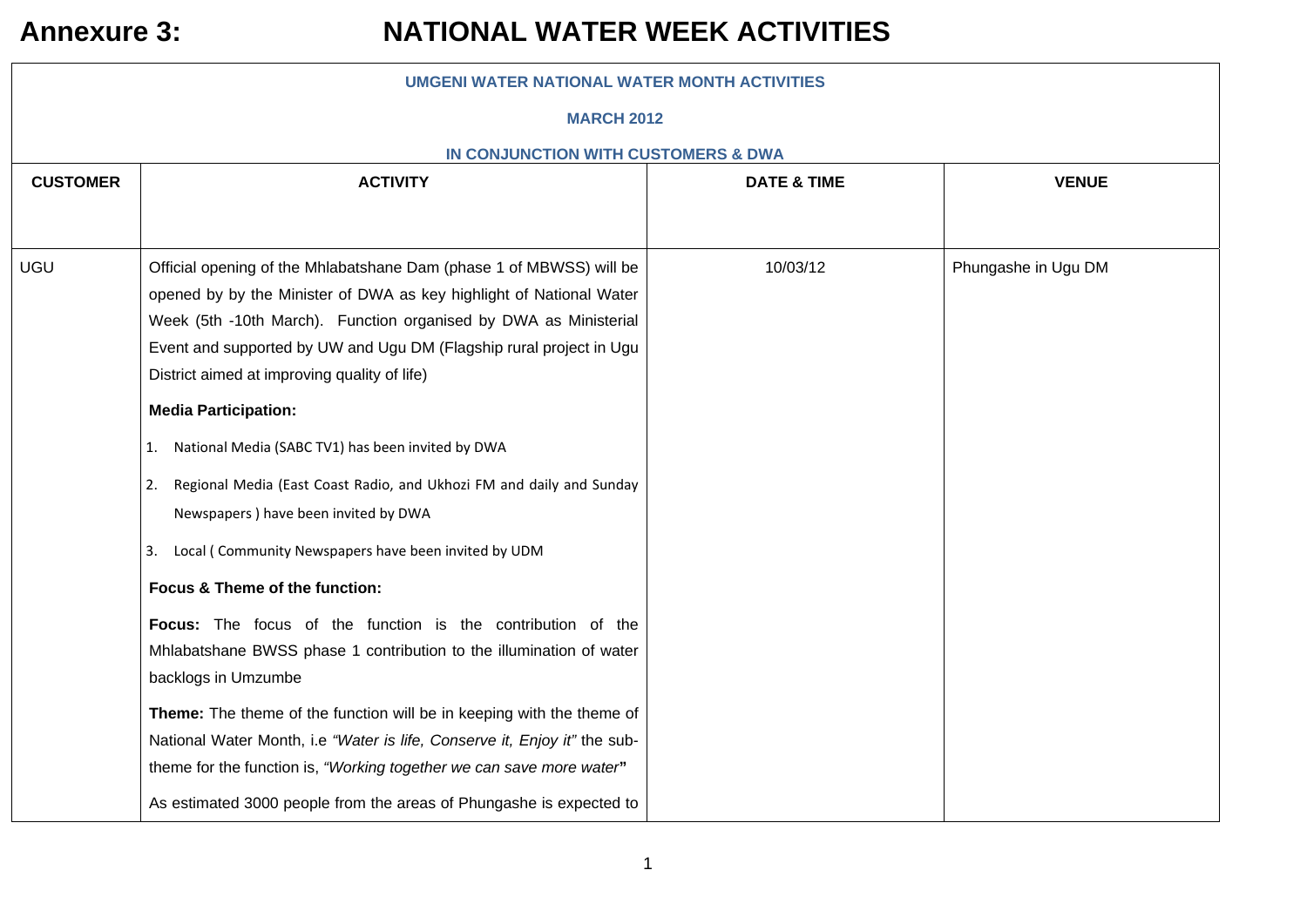| attend, who will be transported to the function buy bus                                                                                                                                                                                                                   |                 |                  |
|---------------------------------------------------------------------------------------------------------------------------------------------------------------------------------------------------------------------------------------------------------------------------|-----------------|------------------|
|                                                                                                                                                                                                                                                                           |                 |                  |
| Umgeni Water will be hosting various activities planned jointly with the<br>Ugu Environmental Task Team. Apart from the ministerial events at<br>Mhlabatshane, other smaller events will be held within Vulamehlo,<br>Hibiscus Coast and Ezingoleni Local Municipalities. |                 |                  |
| 2 Schools will be visited                                                                                                                                                                                                                                                 | $6^{th}/03/12$  | (Vulamehlo)      |
| Maleni Primary School<br>Sukamuva High School                                                                                                                                                                                                                             |                 |                  |
| 3 Schools will be visited in partnership with Ugu, DAEA, KZN<br>Wildlife and DWA:                                                                                                                                                                                         | $13^{th}/03/12$ | (HCM/Ezingoleni) |
| Mbeni Primary School                                                                                                                                                                                                                                                      |                 |                  |
| Dunywa Primary School                                                                                                                                                                                                                                                     |                 |                  |
| Mthusi High School                                                                                                                                                                                                                                                        |                 |                  |
| Media Involvement: None                                                                                                                                                                                                                                                   |                 |                  |
| Theme: The theme of the function will be in keeping with the theme of<br>National Water Month, i.e "Water is life, Conserve it, Enjoy it" the sub-<br>theme for the function is, "Working together we can save more water."                                               |                 |                  |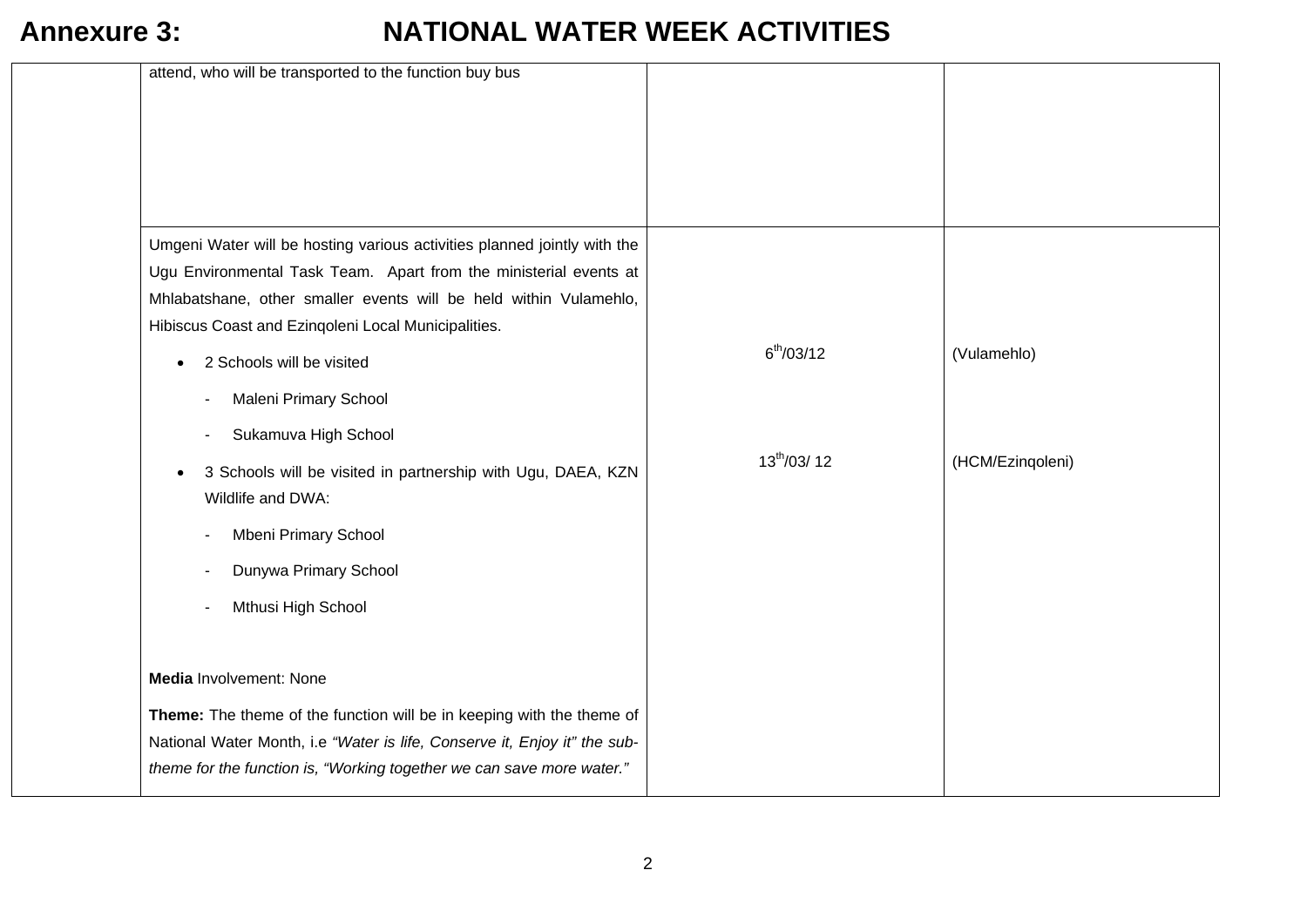| The main focus will be on raising awareness among communities<br>residing along Isipingo River about preventing river pollution. The<br>eThewini<br>Adopt a River project is also focused on Woman Empowerment<br>through job creation. Other activities will address public health risk<br>incidences reported at Nagle Dam where communities are tapping into<br>raw water.<br>7th/03/12<br>Nagle Dam<br>Nagle dam - 3 Schools targeted : - - Nhlahlayabebhuze High<br>$\bullet$<br>School<br>Lozi Primary School<br>Mphaya Primary School<br>$20^{th}/03/12$<br>Umlazi AA, Q and U section.<br>Adopt a river Clean- up campaign involving stakeholders,<br>schools and the Adopt a river beneficiaries.<br>7 Schools involved:<br><b>Thamela Primary</b><br>Zwelihle Primary<br>Isipingo Primary<br>Gagasi High School<br>Khalipha Primary<br>Cola Primary<br>Sishosonke High School |  |  |
|-----------------------------------------------------------------------------------------------------------------------------------------------------------------------------------------------------------------------------------------------------------------------------------------------------------------------------------------------------------------------------------------------------------------------------------------------------------------------------------------------------------------------------------------------------------------------------------------------------------------------------------------------------------------------------------------------------------------------------------------------------------------------------------------------------------------------------------------------------------------------------------------|--|--|
|                                                                                                                                                                                                                                                                                                                                                                                                                                                                                                                                                                                                                                                                                                                                                                                                                                                                                         |  |  |
|                                                                                                                                                                                                                                                                                                                                                                                                                                                                                                                                                                                                                                                                                                                                                                                                                                                                                         |  |  |
|                                                                                                                                                                                                                                                                                                                                                                                                                                                                                                                                                                                                                                                                                                                                                                                                                                                                                         |  |  |
|                                                                                                                                                                                                                                                                                                                                                                                                                                                                                                                                                                                                                                                                                                                                                                                                                                                                                         |  |  |
|                                                                                                                                                                                                                                                                                                                                                                                                                                                                                                                                                                                                                                                                                                                                                                                                                                                                                         |  |  |
|                                                                                                                                                                                                                                                                                                                                                                                                                                                                                                                                                                                                                                                                                                                                                                                                                                                                                         |  |  |
|                                                                                                                                                                                                                                                                                                                                                                                                                                                                                                                                                                                                                                                                                                                                                                                                                                                                                         |  |  |
|                                                                                                                                                                                                                                                                                                                                                                                                                                                                                                                                                                                                                                                                                                                                                                                                                                                                                         |  |  |
|                                                                                                                                                                                                                                                                                                                                                                                                                                                                                                                                                                                                                                                                                                                                                                                                                                                                                         |  |  |
|                                                                                                                                                                                                                                                                                                                                                                                                                                                                                                                                                                                                                                                                                                                                                                                                                                                                                         |  |  |
|                                                                                                                                                                                                                                                                                                                                                                                                                                                                                                                                                                                                                                                                                                                                                                                                                                                                                         |  |  |
|                                                                                                                                                                                                                                                                                                                                                                                                                                                                                                                                                                                                                                                                                                                                                                                                                                                                                         |  |  |
|                                                                                                                                                                                                                                                                                                                                                                                                                                                                                                                                                                                                                                                                                                                                                                                                                                                                                         |  |  |
|                                                                                                                                                                                                                                                                                                                                                                                                                                                                                                                                                                                                                                                                                                                                                                                                                                                                                         |  |  |
|                                                                                                                                                                                                                                                                                                                                                                                                                                                                                                                                                                                                                                                                                                                                                                                                                                                                                         |  |  |
|                                                                                                                                                                                                                                                                                                                                                                                                                                                                                                                                                                                                                                                                                                                                                                                                                                                                                         |  |  |
|                                                                                                                                                                                                                                                                                                                                                                                                                                                                                                                                                                                                                                                                                                                                                                                                                                                                                         |  |  |
|                                                                                                                                                                                                                                                                                                                                                                                                                                                                                                                                                                                                                                                                                                                                                                                                                                                                                         |  |  |
|                                                                                                                                                                                                                                                                                                                                                                                                                                                                                                                                                                                                                                                                                                                                                                                                                                                                                         |  |  |
|                                                                                                                                                                                                                                                                                                                                                                                                                                                                                                                                                                                                                                                                                                                                                                                                                                                                                         |  |  |
|                                                                                                                                                                                                                                                                                                                                                                                                                                                                                                                                                                                                                                                                                                                                                                                                                                                                                         |  |  |
|                                                                                                                                                                                                                                                                                                                                                                                                                                                                                                                                                                                                                                                                                                                                                                                                                                                                                         |  |  |
|                                                                                                                                                                                                                                                                                                                                                                                                                                                                                                                                                                                                                                                                                                                                                                                                                                                                                         |  |  |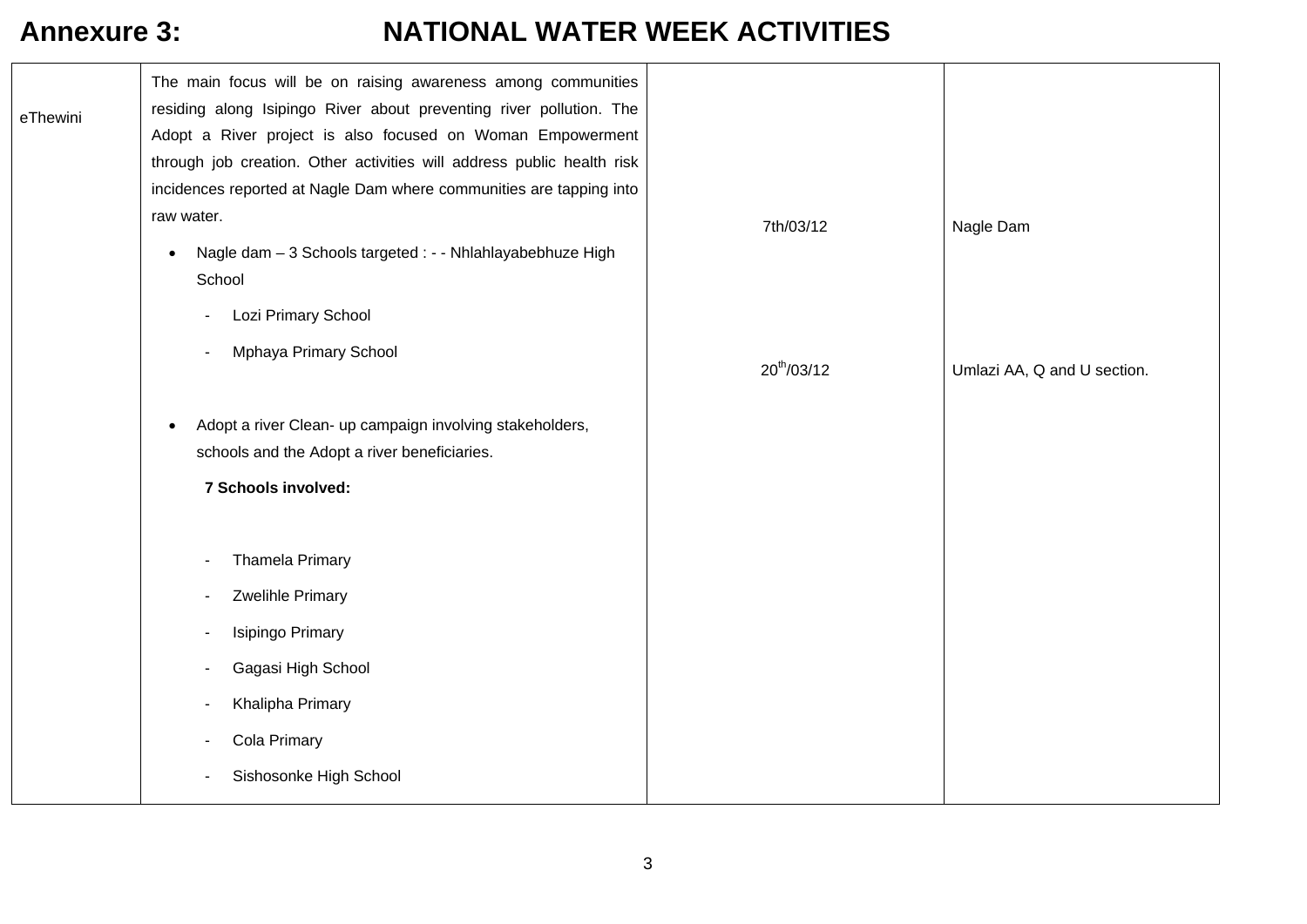|               | <b>Media Participation:</b>                                                                                                                                                                                                                                                                                                                                                                                                                                                                  |                               |                                          |
|---------------|----------------------------------------------------------------------------------------------------------------------------------------------------------------------------------------------------------------------------------------------------------------------------------------------------------------------------------------------------------------------------------------------------------------------------------------------------------------------------------------------|-------------------------------|------------------------------------------|
|               | Regional Media (East Coast Radio, and Daily News and Isolezwe)<br>Theme: The theme will be in keeping with National Water Month, i.e<br>"Water is life, Conserve it, Enjoy it" the sub-theme for the function is,<br>"Working together we can save more water."                                                                                                                                                                                                                              |                               |                                          |
| Msunduzi      | Launch of Education related National Water Week activities in<br>partnership with DWA and UW                                                                                                                                                                                                                                                                                                                                                                                                 | 5 <sup>th</sup> /03/12 @12h30 | Slangspruit Grounds,<br>Pietermaritzburg |
| llembe        | In iLembe the focus will be on awareness campaigns in schools and<br>communities within Maphumulo. Awareness events are planned jointly<br>with iLembe Stakeholder team<br>A water week event combining schools from Maphumulo (Schools as<br>yet to confirm)<br>Theme: The theme of the function will be in keeping with the theme of<br>National Water Month, i.e "Water is life, Conserve it, Enjoy it" the sub-<br>theme for the function is, "Working together we can save more water." | $7^{th}/03/12$                | Mphumulo Primary School                  |
| uMgungundlovu | In UMgungundlovu joint programmes are planned for school                                                                                                                                                                                                                                                                                                                                                                                                                                     |                               |                                          |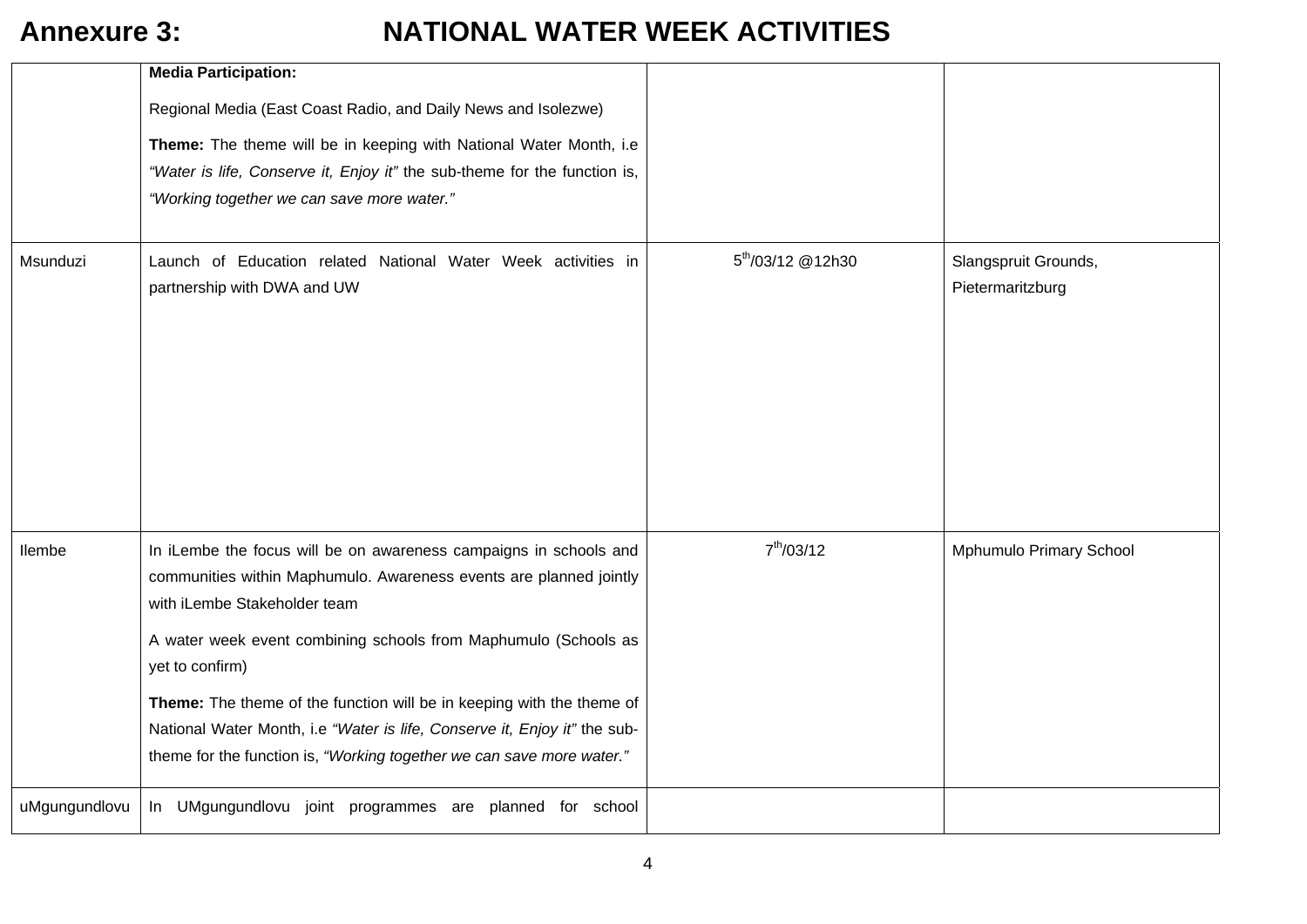| <b>DM</b>                         | awareness, while Umgeni Water will also be hosting schools for                                                               |                          |                                 |
|-----------------------------------|------------------------------------------------------------------------------------------------------------------------------|--------------------------|---------------------------------|
|                                   | educational tours. Plans include the ones highlighted below:                                                                 | $9^{th}/03/12$           | Meadow Feeds, PMBurg            |
|                                   | Presentations with display stand at Meadow Feeds as part of                                                                  |                          |                                 |
|                                   | their staff wellness and environmental awareness day.                                                                        | $16^{th}/03/12$          | Mphophomeni                     |
|                                   | An awareness event at the Adopted school Julukandoda                                                                         |                          |                                 |
|                                   | primary                                                                                                                      |                          |                                 |
|                                   |                                                                                                                              | $19^{th}/03/12$          | <b>Midmar Water Works</b>       |
|                                   | School tour for Ashdown Primary school who will visit the plant                                                              |                          |                                 |
|                                   | at Midmar Water Works                                                                                                        |                          |                                 |
|                                   |                                                                                                                              | $20^{th}/03/12$          | Howick                          |
|                                   |                                                                                                                              |                          |                                 |
|                                   | A school Assembly talk at Howick Secondary school                                                                            |                          |                                 |
|                                   |                                                                                                                              |                          |                                 |
|                                   |                                                                                                                              |                          |                                 |
| <b>Sisonke</b><br><b>District</b> | Sisonke District Municipality has invited Umgeni Water to jointly host<br>various activities for water week in the district. |                          |                                 |
|                                   |                                                                                                                              |                          |                                 |
|                                   | Umgeni Water has made available a staff member to be part of<br>$\bullet$                                                    | $6^{th} - 19^{th}/03/12$ | Ingwe, KwaSani, Umzimkulu,      |
|                                   | the plans that involves road shows, school visits, and community                                                             |                          | Ubuhlebezwe and Greater Kokstad |
|                                   | water conservation awareness within Ingwe, KwaSani,                                                                          |                          |                                 |
|                                   | Umzimkulu, Ubuhlebezwe and Greater Kokstad.                                                                                  |                          |                                 |
|                                   |                                                                                                                              |                          |                                 |
|                                   | Underberg School, Ralph Edingham has been without watert.<br>$\bullet$                                                       | 16/3/12 @ 10am           | Ralph Hordingham                |
|                                   | Umgeni Water, at the request of DOE has installed a borehole.                                                                |                          |                                 |
|                                   | The School now has running water. A handover of the scheme to                                                                |                          |                                 |
|                                   | the school will be done. Invited guest are: Local Management of                                                              |                          |                                 |
|                                   | DOE, Inspectorate and MEC for Education.                                                                                     |                          |                                 |
|                                   |                                                                                                                              |                          |                                 |